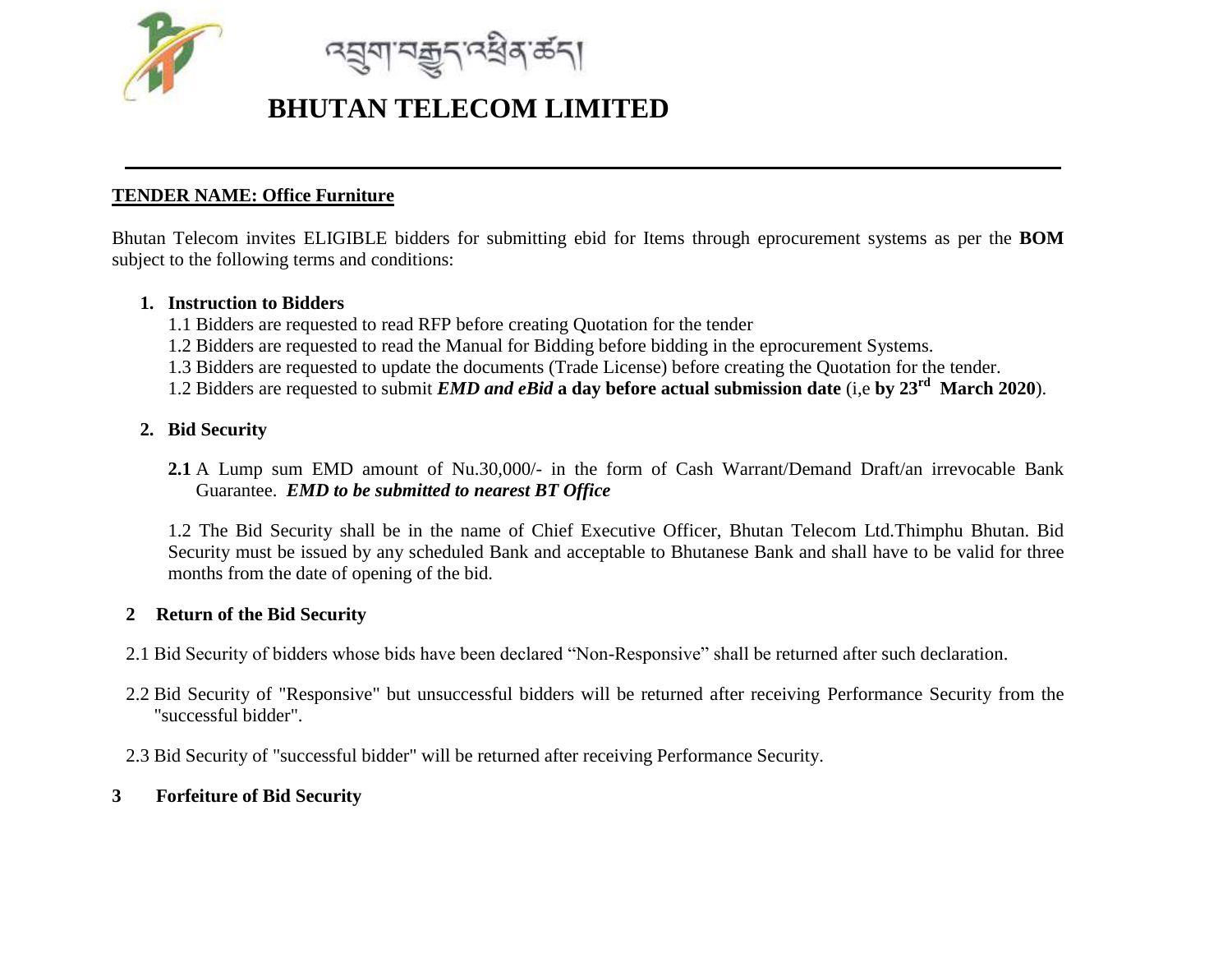

<u>ন্নুনামক্কুন্দ্ৰধ্ৰম্বনা</u>

3.1 If a Bidder withdraws its bid during the period of bid validity his Bid Security shall be forfeited.

3.2 If the "Successful Bidder", to whom the Notification of Award for the supply is presented, refuses or neglects or fails to furnish the required Performance Security, his Bid Security shall be forfeited.

### 4 **Taxes and Duties**

4.1 The bidder shall be entirely responsible for all taxes, duties, TDS and other such levies imposed outside and inside Bhutan.

#### **5 Performance Security**

- **5.1** Upon receipt of notification of award, the successful Bidder shall furnish a "Performance Security" to the purchaser within two weeks from the date of issuance of Purchase Order (PO). "Performance Security to be submitted to nearest BTL, Office.
- **5.2** The amount of such "Performance Security" shall be not less than 10% (ten percent) of the total "Evaluated Price" of bidder's offer.
- **5.3** The "Performance Security" shall be denominated in the currencies of the contract and shall be in the form of Cash Warrant/Demand Draft/ an irrevocable Bank Guarantee to be given by any branch of scheduled banks in Bhutan.
- **5.4** The proceeds of this "Performance Security" shall be payable to the purchaser as compensation for any failure of the Bidder to complete his obligations stipulated in the contract.
- **5.5** If supplier fails to deposit "performance Security" within one week from the date of issuance of PO, the order shall be treated as cancelled and it shall be placed to the  $2<sup>nd</sup>$  Lowest Bidder.
- **5.6** The "Performance Security" shall be discharged with or without deductions (as applicable) to the supplier upon his completion of performance obligations as described in the contract terms.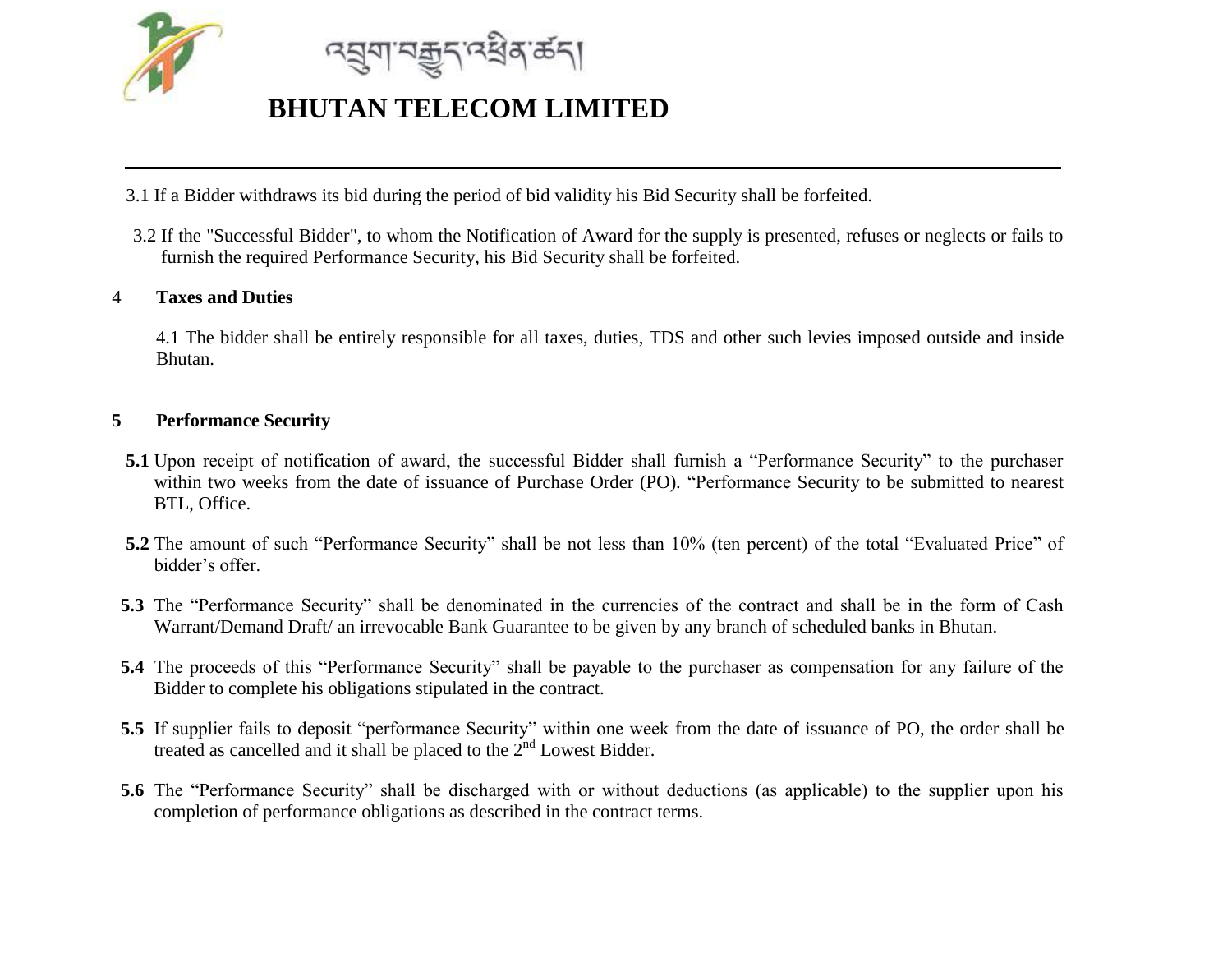

<u> ন্মুনাম্ৰূ</u>ন্দ্ৰষ্থৰ ৰ্ভনা

### **6 Payment Terms**

6.1 100% payment shall be released within 10 days from the date of delivery of the total volume of the purchase order and no part payment whatever will be entertained during execution of the contract.

#### **7 Liquidated Damages**

7.1 Delivery to be completed within one from the date of issue of our purchase order failing of which liquidated damages of 0.1% of the purchase order value for every day's delay will be levied subject to a maximum rate of 10%. Purchase order shall be treated cancelled thereafter and will be awarded to the next lowest bidder. In case of such event, the clause no.9 shall come into force/effect.

#### **8 Prices**

- 8.1 Price quoted by the bidder shall be **CIF , Thimphu Stores**
- 8.2 The bidder should quote as per the specification provided in Bid Form and delivery schedule
- 8.3 All prices quoted shall be on a per unit basis and valid till **for 12 months from the date of bid opening**. The selected bidders shall be contacted for additional supply of any enlisted item in future on repeat order basis for the entire contract period.

#### **9 Purchaser's Right**

- **9.1** Bhutan Telecom reserves the right to reject all or in part, the item supplied by the successful bidders during physical verification/technical testing if it believes that the goods supplied are non standard/non specific and unreliable in terms of quality.
- **9.2** Bhutan Telecom reserves the right to accept or reject any bid and to annul the bidding process and reject all bids at any time prior to award of contract, without thereby incurring any liability to the affected bidder or bidders or any obligation to inform the affected bidders of the grounds for the purchaser's action.